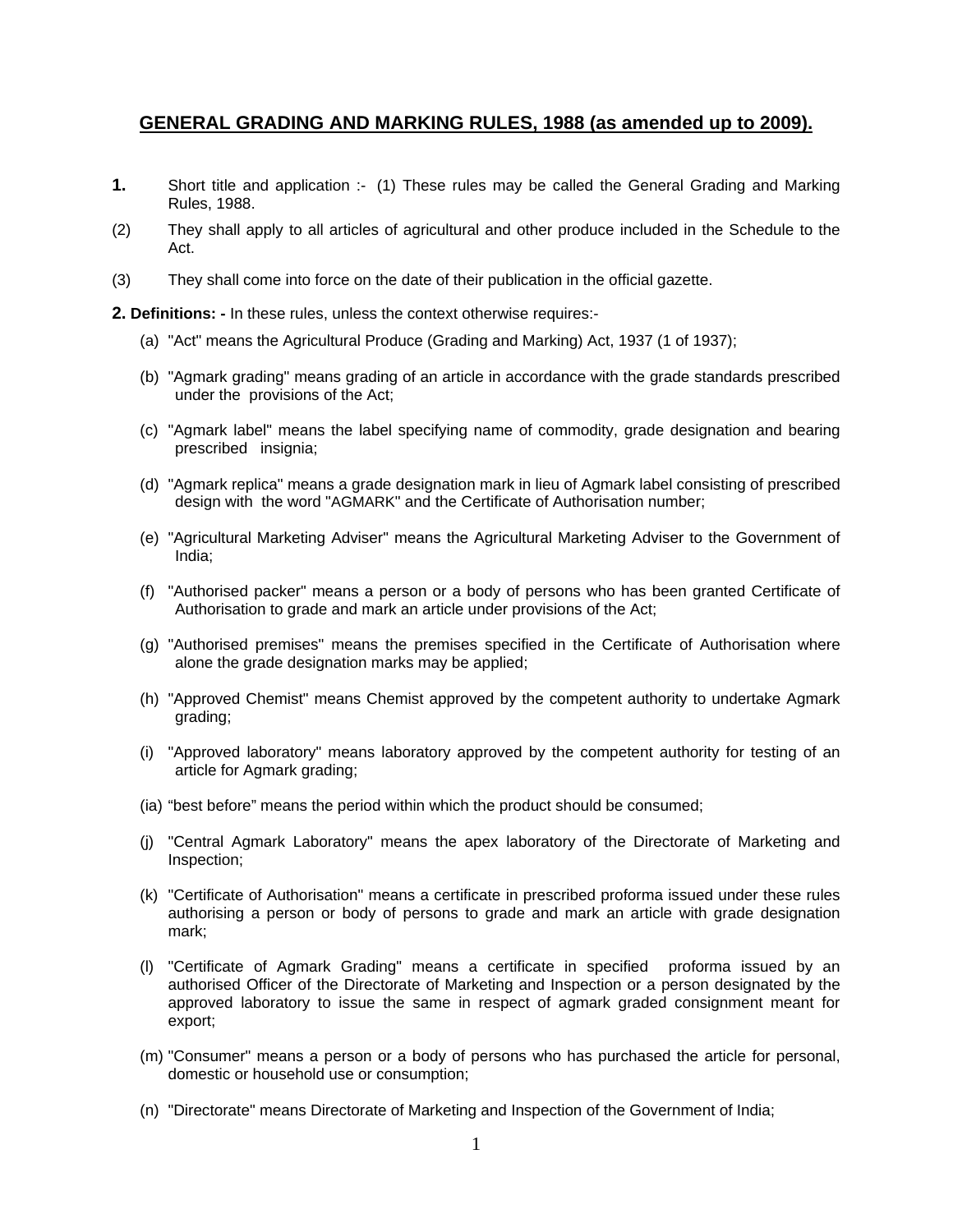- (o) "Marking" includes stamping grade designation mark on an article or affixation of Agmark labels or printing/stenciling of Agmark replica on the covering or container;
- (p) "Prescribed" means prescribed under Rules of instructions issued under the provisions of the Act;
- (q) "Regional Agmark Laboratory" means a laboratory set up by the Directorate of Marketing and Inspection for testing scheduled articles;
- (r) "Trade Brand Label" includes private marks, brand, label, pictorial representation, used or proposed to be used by an authorised packer; and
- **3.** Grant of Certificate of Authorisation :- (1) Any person or body of persons desirous of being authorised to grade and mark an article under the provisions of the Act shall apply to the Agricultural Marketing Adviser or any other officer of the Central or State Government authorised by the Agricultural Marketing Adviser.
- (2) An application for authorisation shall be accompanied by:-
	- (a) Proprietorship declaration or partnership deed or Memorandum and Articles of Association or Bye-laws of the Society, as the case may be;
	- (b) Blue print of the premises proposed to be used to grade and mark the commodity;
	- (c) Ownership declaration on non-judicial stamp paper about the premises or the consent of the owner of the premises;
	- (d) Consent of approved laboratory, grinding mill etc., wherever applicable;
	- (e) Specimen copies of trade brand label, if any, alongwith declaration about ownership of the trade brand label and an undertaking to use the same, on permission, for Agmark graded product only;
	- (f) Prescribed fee, if any, for grant of Certificate of Authorisation; and
	- (g) Any other particulars as may be specified from time to time.
- (3) An application for authorisation shall be signed by the proprietor, partner or the Managing Director of the firm or by any other person authorised to sign any declaration on behalf of the firm. The name and designation of the person signing the application shall be clearly recorded in the application.
- (4) The application for authorisation shall be submitted through-
	- (a) the concerned State authority and/or office of the Directorate in respect of grading for domestic market ; and
	- (b) the nearest office of the Directorate in respect of grading for export.
- (5) On receipt of the application for authorisation, the concerned authority shall make necessary arrangements for verification of the bonafides of the applicant and inspection of the premises, laboratory, processing units etc., and on being satisfied that the applicant is a fit and proper person to receive the Certificate of Authorisation, shall forward the application with recommendation for issue of Certificate of Authorisation to the competent Authority.
- (6) A Certificate of Authorisation shall be issued to the applicant by the Agricultural Marketing Adviser or any officer of the Central or State Government authorised by the Agricultural Marketing Adviser.
- (7) Each Certificate of Authorisation shall state-
	- (a) the name, style and address of the authorised packer;
	- (b) the article to which alone the grade designation marks may, under the Certificate, be applied;
	- (c) the premises at which alone the grade designation marks may be applied;
	- (d) the period for which the Certificate is valid; and
	- (e) the name of approved laboratory, processing unit, trade brand label, etc., wherever applicable.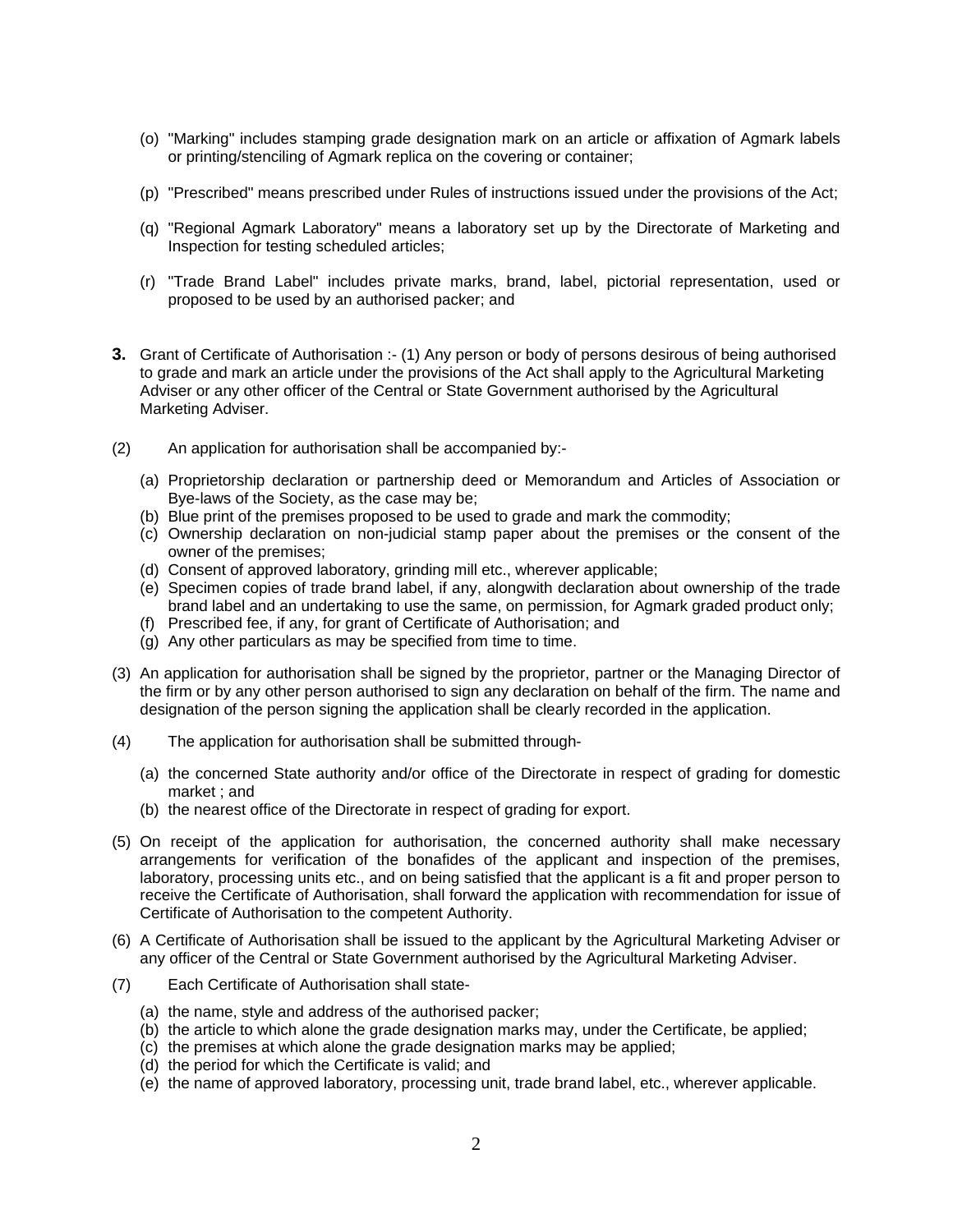- (8) It shall be the condition of every certificate of authorisation-
	- (a) that grade designation marks shall be applied only to the article (s) mentioned in the Certificate of Authorisation, during the validity period and at the premises therein mentioned;
	- (b) that during the operation of the certificate, the authorised packer shall, at all reasonable times, give access to the premises named therein to any person duly authorised by the Agricultural Marketing Adviser and shall provide him facilities for ascertaining the marking is correctly performed;
	- (c) that the authorised packer shall keep a record of the number of packages marked with each grade designation mark and will permit any person duly authorised by the Agricultural Marketing Adviser to examine the record;
	- (d) that the authorised packer shall permit any person duly authorised by the Agricultural marketing Adviser to open and inspect any package bearing a grade designation mark or to take samples of any graded produce, provided that all samples shall be paid for;
	- (e) that any person duly authorised by the Agricultural Marketing Adviser may cancel or remove a grade designation mark from any produce, should such produce be found to be not conforming to the definition of quality prescribed for the grade designation assigned;
	- (f) that all the rules made under the Act and all instructions relating to grading and marking of an article under provisions of the Act which may be issued by the Agricultural Marketing Adviser or the officer authorised by him / her from time to time shall be observed;
	- (g) that the authorised packer shall be responsible to prohibit the sale and arrange for withdrawing from market, after the best before, wherever prescribed all the packages graded and marked by him;
	- (h) that the authorised packer shall be responsible if any person representing the firm indulges in any malpractices or obstructs the authorised officer in discharge of his official duties; and
	- (i) that the authorised packer shall hand over the Certificate of Authorisation to Agricultural Marketing Adviser or any officer authorised by him / her on demand in writing at any time and obtain a proper receipt therefore.
- **4.** Renewal of Certificate of Authorisation : (1) The Certificate of Authorisation shall be valid for a period of five years from the date of issue and thereafter, will be renewed on the basis of grading performance and on application by the packer, for subsequent financial years.
- (2) The application for renewal of the certificate shall be submitted in the prescribed form alongwith the certificate of authorisation and fee for renewal, as may be prescribed not later than 30 days before expiry of the validity and no application for renewal of Certificate of Authorisation shall be entertained beyond 30 days of expiry of validity period.
- (3) On receipt of the application for renewal and after verifying the grading performance and payment of Government dues, the competent authority, namely, Agricultural Marketing Adviser or any officer of the Directorate or State Government authorised by the Agricultural Marketing Adviser in this behalf, will renew the Certificate of Authorisation for a period of five years at a time and return the same to the packer.
- (4) The authorised packer, having submitted the application for renewal within the prescribed period, and unless specifically informed otherwise, may continue the grading beyond validity period of the certificate in anticipation of its renewal.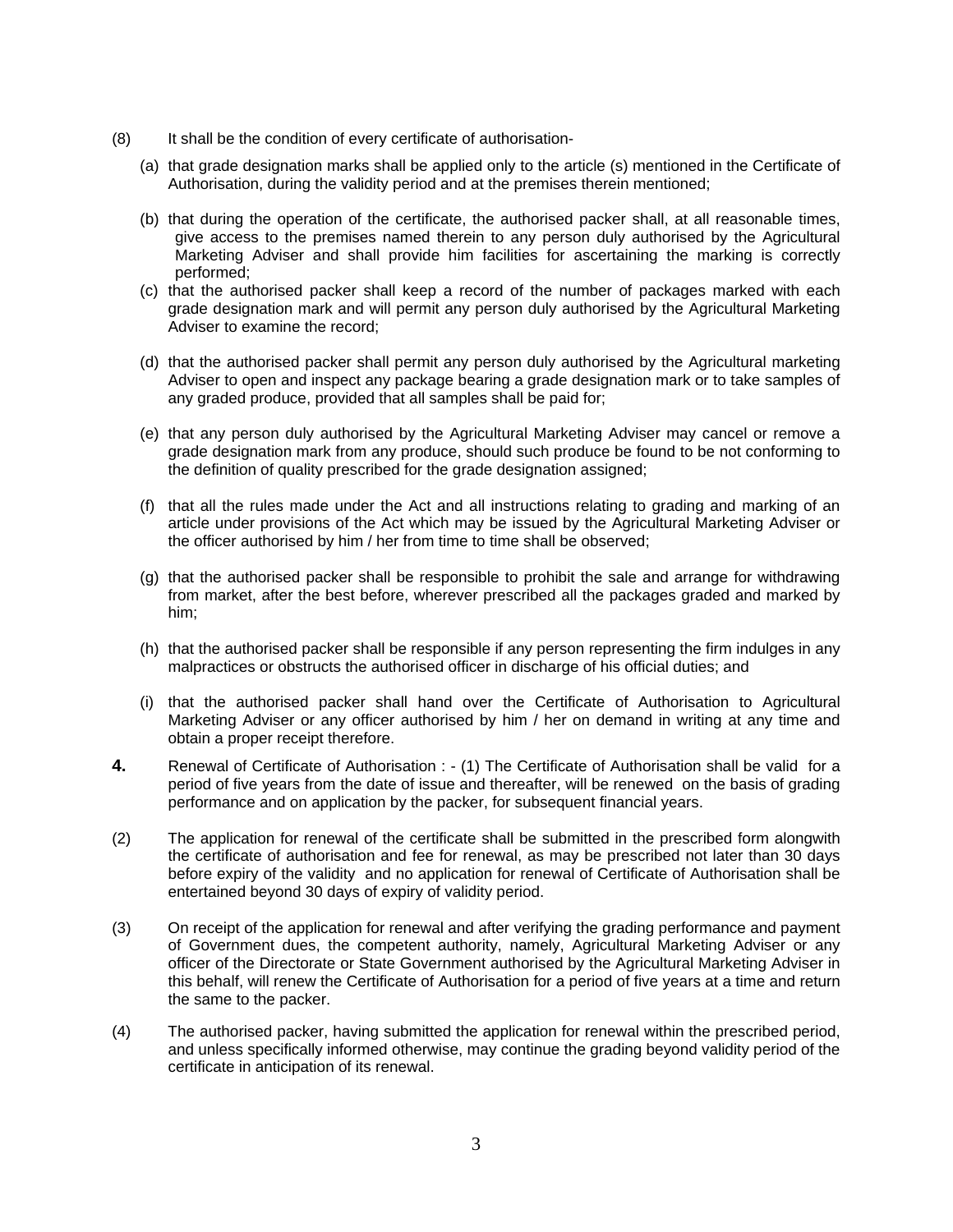- (5) If the authorised packer is not desirous of continuing grading work, the Certificate of Authorisation shall be returned within one month after expiry of validity period to the issuing authority for cancellation.
- **5.** Changes in the Certificate of Authorisation :- (1) Any change in the name , style or address of the authorised packer shall be communicated, alongwith the Certificate of Authorisation, to the certificate issuing authority, within a period of 30 days, for incorporating the same in the certificate.
- (2) If the authorised packer desires any change in the premises, an application alongwith the requisite documents shall be submitted to the Agricultural Marketing Adviser or any other officer of the Central or State Government authorised in this behalf by the Agricultural Marketing Adviser, who after ascertaining suitability of proposed premises shall record the same in the certificate.
- **6.** Issue of duplicate Certificate of Authorisation :- If the Certificate of Authorisation is damaged, mutilated or lost, the authorised packer shall apply, in the prescribed form, to the Certificate issuing authority for issue of duplicate certificate alongwith the damaged / mutilated certificate or an affidavit in prescribed form and copy of the F.I.R. for lost certificate and prescribed fee, if any. A duplicate certificate shall accordingly be issued to the authorised packer.
- **7.** Suspension or Cancellation of Certificate of Authorisation :- (1) Any Certificate of Authorisation may be suspended or cancelled by the Agricultural Marketing Adviser or any other officer of the Directorate or State Government authorised by the Agricultural Marketing Adviser in this behalf, if he is satisfied,-
	- (a) that the authorised packer has not applied the grade designation marks correctly; or
	- (b) that the authorised packer has contravened any of the provisions of the Act ;or
	- (c) that the authorised packer has violated any rule or has failed to comply with any of the instructions issued under the provisions of the Act.
- (2) No Certificate of Authorisation shall be suspended or cancelled, unless;
	- (a) a notice in writing has been given to the authorised packer, at the address stated in the Certificate of Authorisation, conveying the intention to do so stating the grounds for the proposed action; and
	- (b) giving him an opportunity to furnish the explanation, if any, within a period of 14 days from the date of receipt of the notice.
- (3) If after careful consideration of the explanation furnished, if any, by the authorised packer, the competent authority decides to suspend or cancel the Certificate, the concerned packer shall be so intimated with instructions to discontinue forthwith grading and marking of the commodity and to surrender Certificate of Authorisation, grading and marking equipments, Agmark labels and containers bearing Agmark replica etc. to the Directorate.
- **8.** Approval of laboratory :- (1) In respect of commodity which requires laboratory testing for quality assessment, the applicant/ authorised packer shall , with the approval of Agricultural Marketing Adviser or any other officer of the Directorate or State Government authorised by the Agricultural Marketing adviser in this behalf, either-
	- (a) set up his own laboratory as per prescribed norms, or<br>(b) have access to an approved State Grading Labo
	- have access to an approved State Grading Laboratory or Cooperative/Association Laboratory or a Private Commercial Laboratory.
- (2) Private commercial laboratory shall be accorded approval for grading and marking of an article under provisions of the Act; Provided further that the owner of the private commercial laboratory executes a surety bond or gives security deposit for an amount as may be prescribed by the Central Government.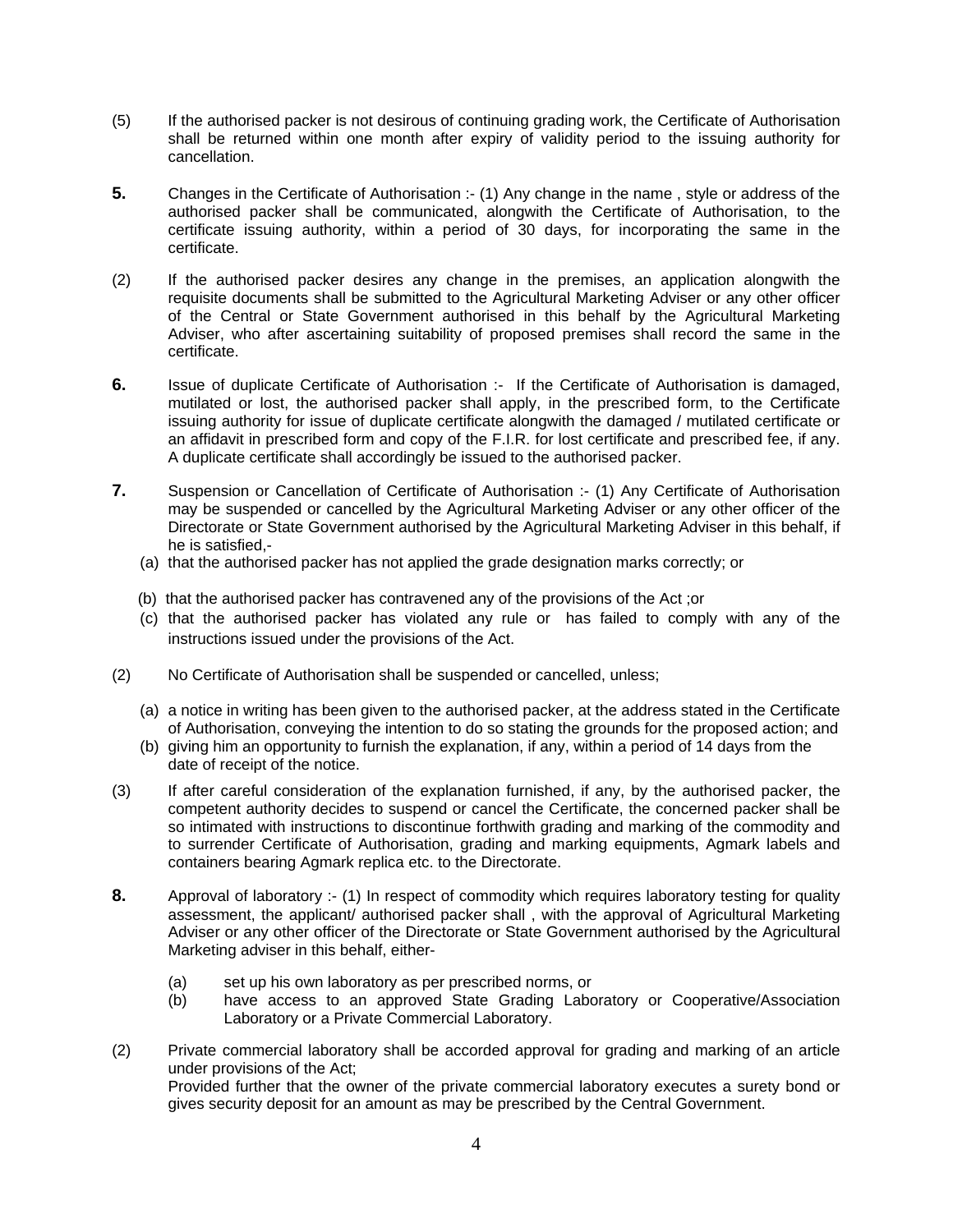- (3) Approval of a laboratory, whether packer's own laboratory, or State grading laboratory , or Cooperative/Association laboratory, or private commercial laboratory, may be withdrawn by the competent authority if there are sufficient reasons to believe that the grading and marking is not correctly done and or that the rules and instructions issued thereof are not followed provided that a 14 days' notice, in writing, shall be given to the owner of the laboratory, and an opportunity given for showing cause why the approval should not be withdrawn.
- **9.** Training and approval of chemist :- (1) A chemist may be approved by approved by the Agricultural Marketing Adviser or any other officer of the Directorate or the State Government authorised by the Agricultural Marketing Adviser for grading and marking of an article under provisions of the Act provided-
	- (a) he/she possesses the minimum prescribed qualification; and
	- (b) he/she successfully completes the prescribed training in the analysis and procedure for grading and marking of the commodity.
- (2) It shall be a condition of approval of Chemist:-
	- (a) that the approved Chemist shall strictly follow the instructions issued for inspection, sampling, analysis, packing, marking and sealing of the article;
	- (b) that the approved Chemist shall maintain grading record in the prescribed manner and ensure timely submission of the periodical returns as may be specified from time to time; and
	- (c) that the approved Chemist shall be responsible for safe custody and proper accounting of Agmark labels, Agmark replica bearing containers, sealing pliers, etc., and for realization and timely remittance of Government dues.
- (3) Resignation tendered by an approved Chemist may be accepted only after written intimation to the concerned Regional Officer of the Directorate and after getting a clearance from that officer in respect of surrendering Agmark labels and sealing pliers, etc., by the Chemist alongwith uptodate grading returns to the Directorate.
- (4) The approval accorded to the Chemist may be withdrawn by the Agricultural Marketing Adviser or any other officer duly authorised in this behalf if there are reasons to believe that the Chemist has failed to comply with the prescribed instructions or procedures for grading and marking or violated any of the conditions of approval: Provided that an opportunity shall be given to the approved Chemist for showing cause as to why the approval should not be withdrawn.
- **10.** Grade designation marks :- (1) Grade designation marks shall consist of Agmark labels of different types, namely, tie-on-labels, paste-on-labels, benderol labels, etc. Each Agmark label shall carry letters indicating series and serial number.
- (2) The State authorities and the approved laboratories shall obtain their requirements of Agmark labels from Directorate.
- (3) Use of "Agmark Replica" in lieu of Agmark labels shall be allowed only by such authorized packers to whom specific permission to this effect has been granted by the Agricultural Marketing Adviser or an officer authorized by him in this behalf, but such authorized packers, who have been holder of certificate of authorization for at least two preceding years and during which their grading performance has been satisfactory and have used not less than fifty thousand agmark labels per annum shall not be required to take such specific permission; provided that, depending on the merit of individual case or in a situation where the required kind of agmark labels are not available in the Directorate for issue at any given point of time, these conditions may be relaxed by the Agricultural Marketing Adviser.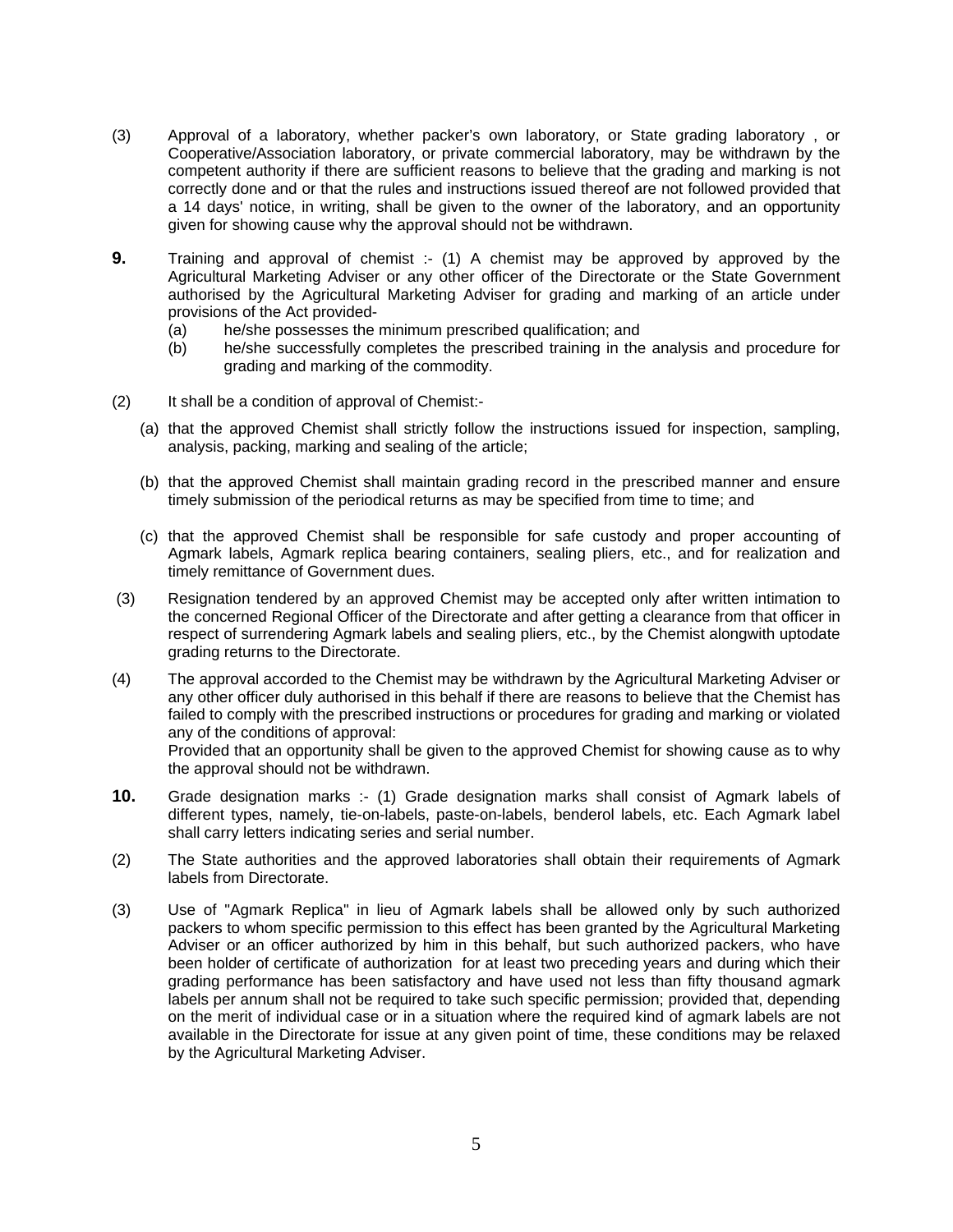- (4) The "Agmark replica" bearing containers shall be printed and/or manufactured only by such printing press or manufacturing unit which has been permitted for the purpose by the Agricultural Marketing Adviser or an officer authorised by him in this behalf.
- (5) It shall be the condition for use of Agmark Replica that the detailed instructions issued for the purpose shall be strictly adhered to and any violation thereof shall lead to withdrawal of permission so granted without any notice.
- **11.** Packing and marking :- (1) An article graded in accordance with the provisions of the Act, shall be packed in the manner and using the type of packaging material and the pack sizes, by weight or number as prescribed for the said article: Provided that relaxation / modification in the mode of packing of a graded article may be allowed , on receipt of written request from the authorised packer, by the Agricultural Marketing Adviser or any other officer authorised by him in this behalf, to meet the specific requirement of the buyer.
- (2) Every package containing Agmark graded article will, in addition to the grade designation mark, carry such details like Certificate of Authorisation, number, lot / batch number, date of packing, place of packing, net weight etc. as prescribed for the said article.
- (3) Private marks, if any, applied on the packages of Agmark graded article shall not represent quality or grade different from that indicated by the grade designation mark affixed thereon.
- (4) In respect of such articles where expiry period has been prescribed, the 'best before' shall be prominently marked on the packages.
- **12.** Suspension of Grading under Agmark :- With-holding issue of grade designation marks- The issue or use of grade designation marks i.e. Agmark labels or Agmark replica bearing containers, may be with-held or withdrawn by the Agricultural Marketing Adviser or a person authorised by him in this behalf without any notice, for such a period as he may consider expedient in the interest of better marketing if he is satisfied or has reasons to believe that the authorised packer is not applying or is not likely to apply, grade designation marks correctly.
- **13.** Payment of Charges / fees :- The authorised packer shall pay such charges as may be prescribed by the Central Government from time to time towards the expenses incurred in connection with the-
	- (a) grant and periodical renewal of Certificate of Authorisation ;
	- (b) issue of duplicate Certificate of Authorisation;
	- (c) training of Chemists employed by the authorised packer; and
	- (d) measures for enforcing the quality control of scheduled articles marked with grade designation mark including testing of samples and inspection of such articles; or
	- (e) with any publicity work carried out to promote the sale of any class of articles.
- **14.** Power to obtain information :- Every authorised packer shall furnish, on demand, to the Agricultural Marketing Adviser or any other duly authorised officer such information, return or report in respect of any of the scheduled articles which the authority may consider necessary for carrying out the provisions of the Act.
- **15.** Certificate of Agmark grading: (1) Every consignment of a scheduled article graded and marked, under the provisions of the Act, for export shall be covered by a certificate of Agmark grading which shall be issued in prescribed form on request, to the authorized packer by an officer of the Directorate of Marketing and Inspection or a designated person of a laboratory, authorized in this behalf by the Agricultural Marketing Adviser.
- (2) In the event of sale of Agmark graded consignment to an exporter who is not an authorised packer, the Certificate of Agmark Grading may, on written request of the authorised packer, be endorsed in favour of the exporter provided-
	- (a) that the authorised packer furnish an undertaking about the responsibility of the graded packages even after sale; and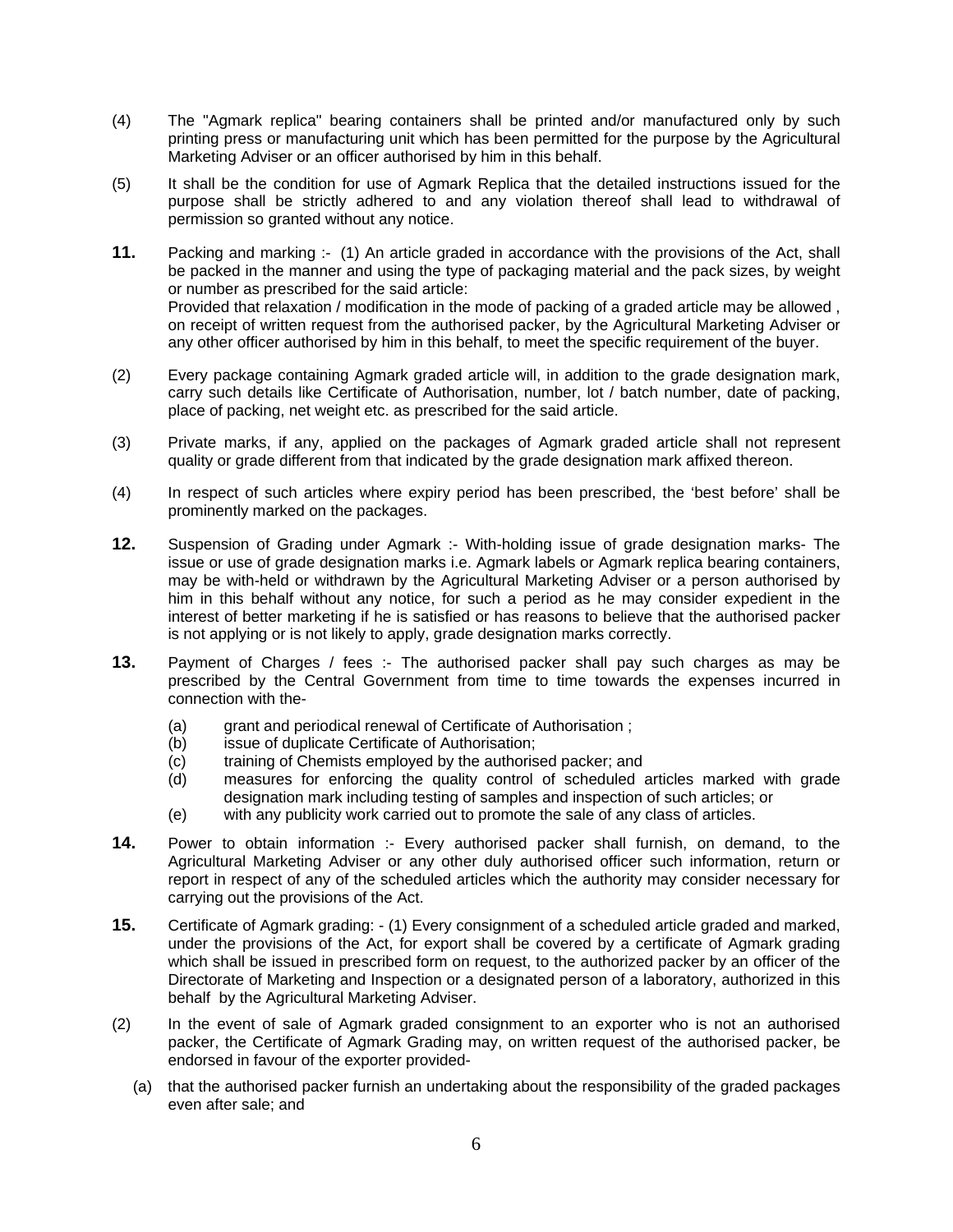- (b) that the exporter furnishes a declaration that the graded consignment has been examined and found to be conforming to the quality requirements of the importer as specified in the contract.
- **16.** Redressal of Consumers' grievances and complaints:- (1) Complaints and grievances of the consumers in respect of Agmark graded products shall be made to the Agricultural Marketing Adviser giving full particulars regarding Agmark label number, place of packing, trade brand etc., of the concerned product and the name and address of the seller.
- (2) Wherever the complaint is found to be genuine, the Agricultural Marketing Adviser or an officer duly authorised in this behalf shall, without prejudice to other action as may be taken for misgrading etc., direct the concerned authorised packer and or the seller of graded product, as may be decided for free-of-cost replacement of the product to the complainant within 30 days of the issue of such direction.
- (3) The complainant, if so desires, may also get the sample analysed from any other laboratory recognised by the Directorate.
- (4) In case he is not satisfied with the result of the investigation of the Directorate, the complainant may ask for analysis of the sample by the Central Agmark Laboratory, whose decision shall be final.
- **17.** Norms for compensation :- (1) Wherever an Agmark graded produce is found to be not conforming to the definition of the quality prescribed for the grade designation marks on the produce and the grade designation marks are cancelled or removed from such produce belonging to the distributors and not to authorised packers, the latter shall, when so directed by the Agricultural Marketing Adviser, make good to the former any loss sustained as a result of the removal of grade designation mark, the loss being estimated on the basis of the additional value that the properly graded produce would have obtained in the market over and above the current market value of the corresponding quantity of the ungraded produce.
- (2) In respect of complaint of an individual consumer where free of cost replacement may not be possible for any reason whatsoever, the authorised packer and/or the seller of graded product, as may be decided, shall, when so directed by the Agricultural Marketing Adviser, reimburse to the complainant the actual price paid as per cash memo or on the basis of current market price of comparable quality and corresponding quantity of the produce.
- **18.** Powers of entry, inspection and search :- Any officer duly authorised by the Agricultural Marketing Adviser may, in exercise of the powers conferred under Section 3 (A) of the Act, enter any premises at any reasonable time, and inspect in storage, processing, packaging and transit and search for the Agricultural produce against any contravention of the provisions of this Act or the rules made thereunder.
- **19.** Seizure, detention and disposal :- (1) An officer duly authorised by the Agricultural Marketing Adviser may, in exercise of the powers conferred under Section 3 (B) of the Act, seize any article in relation to which the Officer has reason to believe that any provision of the Act or rules made thereunder has been or is being or appears to have been contravened.
- (2) The provisions of Section 102 of the Code of Criminal Procedure, 1973, relating to seizure, shall apply to every seizure made under sub-rule (1).
- (3) If the authorised officer finds it not practicable to seize any such article, the said officer may serve on the owner or authorised representative of the owner of the concerned premises or establishment, a written order that he/she shall not remove or part with or otherwise deal with the article except with the previous permission of the said officer.
- (4) If the authorised officer is of the opinion that the article so seized or detained is subject to speedy or natural decay or it is otherwise expedient in the public interest to do so, he may dispose of such article in the manner as prescribed, namely:-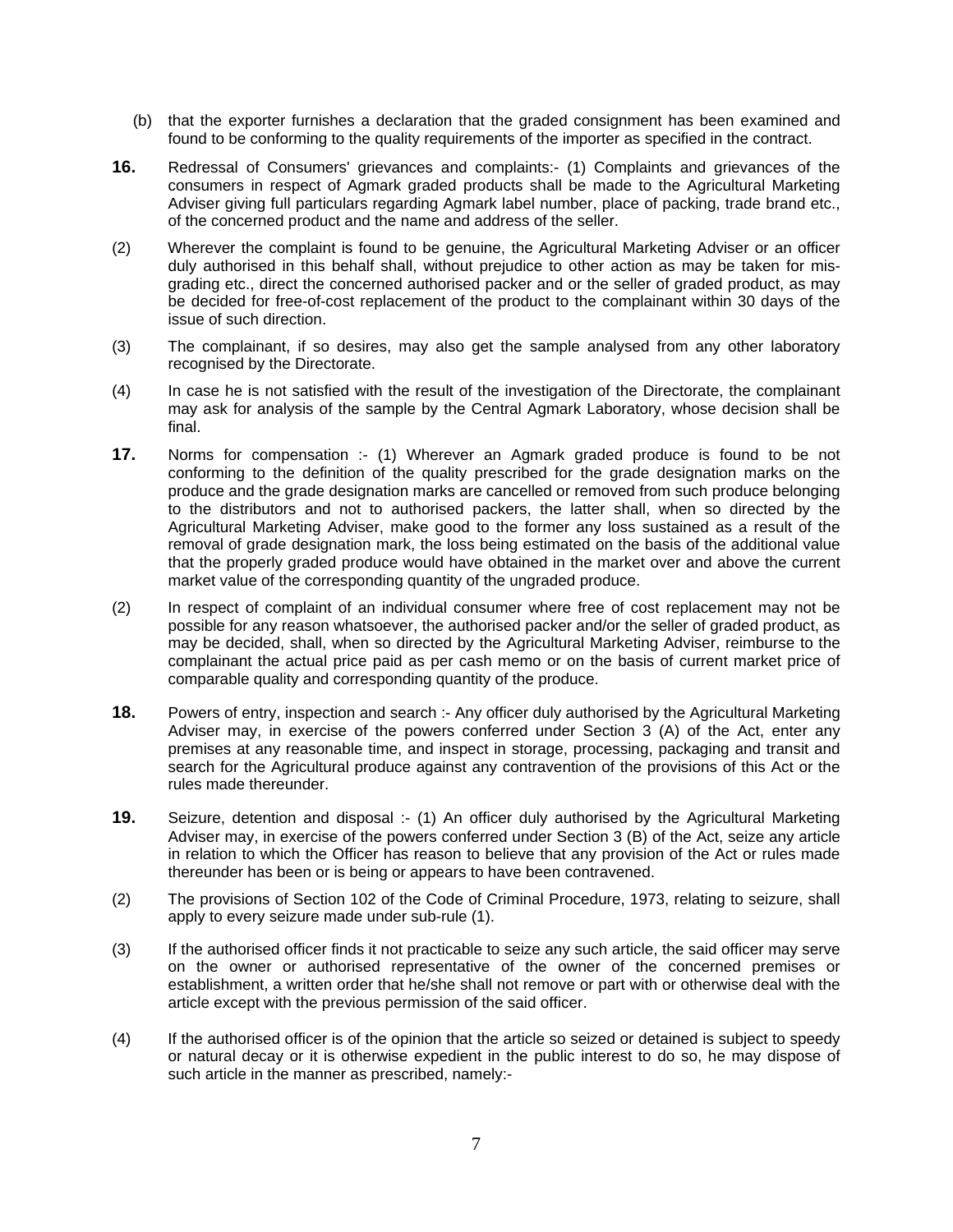- (a) The authorised officer shall prepare a detailed report in respect of the consignment/packages article seized or detained indicating the date, place, name and address of person from whom the material is seized/or detained, name of the commodity, number of packages, size of packing, mode of packing, particulars of trade brand label/private trade marks on the containers, particulars of the grade designation marks affixed on the packages, etc., and obtain signature of the person concerned and two witnesses on the report;
- (b) Out of the total packages so seized/detained, the officer may select, at random, three packages and get the same suitably sealed, individual and separately, bearing signatures of the officer, the owner of authorized representative of the owner of premises/establishments and two witnesses. One sealed package shall be handed over to the owner or his authrorised representative under proper acknowledgement and the remaining two sealed packages shall be retained by the said officer for proceeding under the Act;
- (c) Where the article is seized for suspected counterfeiting of grade designation marks, attracting action under section 5 of the Act or suspected unauthorised marking with grade designation mark, attracting action under section 4 of the Act, the said officer may, after completing action as per (a) and (b) above, allow the remaining containers/packages to be opened in such a manner that the grade designation marks affixed on the containers/packages remain intact and the contents thereof may be returned to the concerned person from whom the consignment is seized. The empty containers bearing the grade designation mark shall be taken in custody by the said officer for proceeding under the Act;
- (d) Where the consignment seized or detained has been declared or suspected to be "misgraded", attracting action under Section 5(A) of the Act, the officer may, after completing action as prescribed under (a) and (b) above, get the grade designation marks and seals removed from the remaining packages, and return the packages or contents thereof to the person from whom seized. The grade designation marks and seals or the empty containers with the grade designation marks and seals or the empty containers with the grade designation marks, printed thereon shall be retained by the officer for proceeding under the Act;
- (e) Where the Agmark graded packages are seized from the market for being sold after the lapse of the best before indicated thereon, the authorised officer may serve a written order on the concerned person not to sell the said packages and issue a registered notice to the concerned authorised packer to withdraw the said packages from the market immediately or if the concerned person from whom the packages are seized, so desires, the officer may remove the grade designation marks from all the packages so seized/detained and thereafter return such packages to the concerned person from whom they were seized.
- **20.** Appeal :- (1) An appeal may be preferred to the Agricultural Marketing Adviser within 15 days from the date of decision of the concerned competent authority by the person aggrieved by the said decision.
- (2) The Agricultural Marketing Adviser may call for such documents from the concerned authority and may after such enquiry as considered necessary pass suitable orders which shall be final and binding on all parties concerned:

Provided in the cases where Agricultural Marketing Adviser is the competent authority, the appellate authority will be the Central Government.

- ------------------------------------------------------------------------------------------------------------------------------------------- **Note:** 1. Principal rules were published in the Gazette of India vide GSR no. 434 dated 17<sup>th</sup> May. 1989.
	- 2. The first amendment to the said Rules was notified in the Gazette of India Part II, Section 3, Sub-section (i) under G.S.R. No. 671, dated 03-11-90.